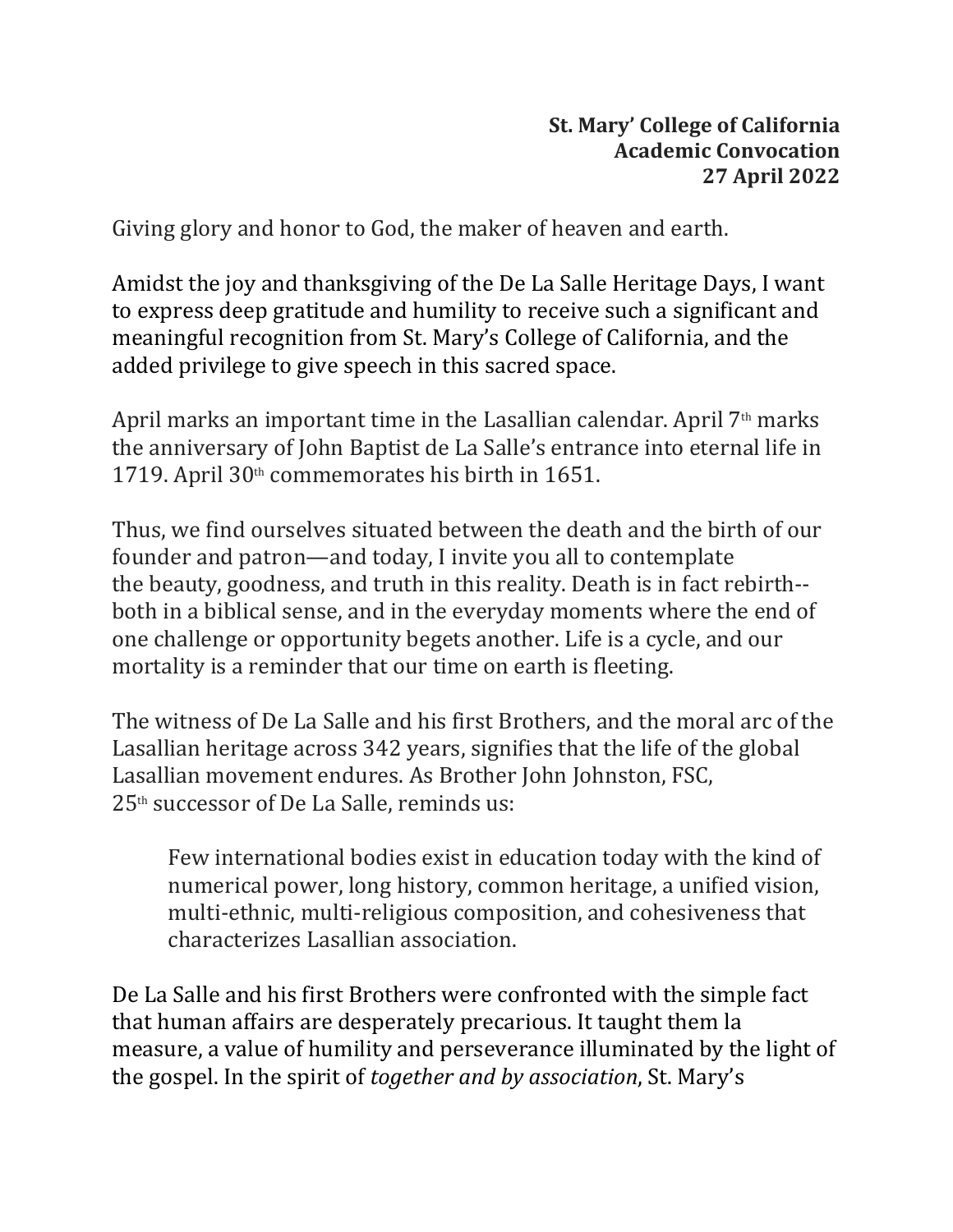institutional markers – Lasallian, Catholic and liberal arts – align with the new *Declaration on the Lasallian Educational Mission*:

to generate opportunities that promote the transformation of lives, persons, and societies. [The Lasallian] educational perspective aims to build societies where peace, equity, social justice, civic participation, the raising up of common dreams, and respect for freedom and differences are possible.

So, in this moment where we mark the passing of time--the end of an academic year, the continuation of a global health pandemic, the "backsliding" of American democracy, the scourge of violence at home and abroad--it feels necessary to ask:

What will we do with our time to leverage our Lasallian Catholic heritage and mission?

What is required of us to encounter, engage, and create a different world with the spirit of faith and zeal?

With the above thoughts as prologue, I want to explore with you the subject of "A Dangerous Unselfishness: a different way of being in the world. This notion of "A Dangerous Unselfishness" is borrowed from Rev. Martin Luther King, Jr.'s final sermon, "I've Been to the Mountaintop," delivered 3 April 1968.

The protests after the lynching of George Floyd arrived at a moment when many people expressed a hunger to end the moral pandemic of systemic, interlocking injustices: racism, anti-blackness, poverty, ecological devastation, militarism, homophobia, sexism, and the bankrupt narrative of religious nationalism that ignores these and other injustices.

The nation remains in the depths of anguish and despair, what King calls, "the disjointed elements of reality." For him, these disjointed elements constitute humanity's turn away from the vision and social hopes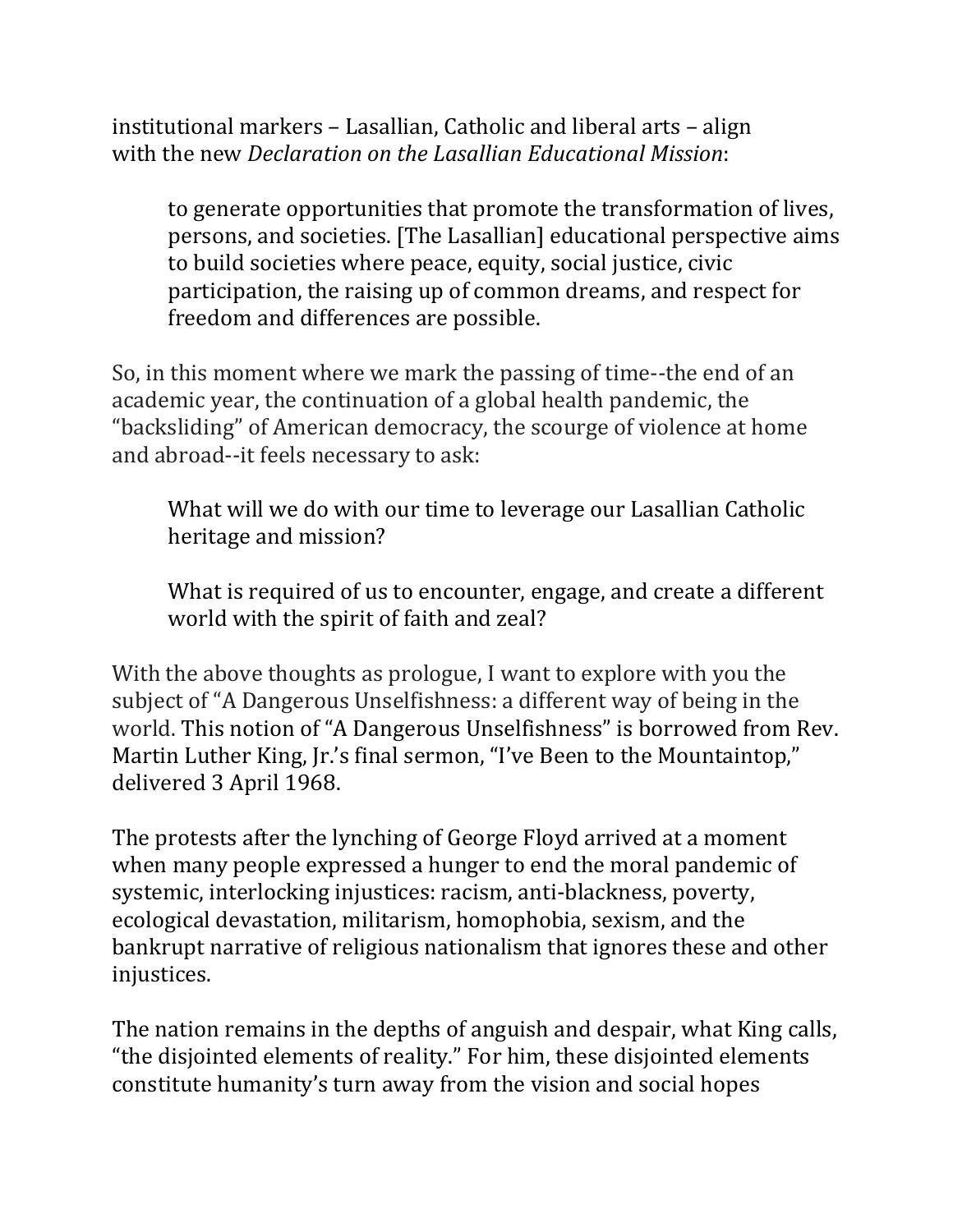expressed in the writings of the Hebrew prophets and the gospel of Jesus, instructing us to unleash "the transformative faculty of unyielding, unpretentious, and unbounded love."

King urges us to embrace the ethic of love grounded in the Gospel of Matthew: "You have heard that it was said, 'You shall love your neighbor and hate your enemy.' But I say to you, love your enemies and pray for those who persecute you…." This ethic of love—central to all the major religious and spiritual traditions—summons within us a dangerous unselfishness.

Social inequities abound in the church and democratic public, and at St. Mary's, a microcosm of the church and the body politic. As James Baldwin observes: "To accept … one's history is not the same thing as drowning in it; it is learning how to use it." Baldwin continues: "To do your first works over means to reexamine everything. Go back to where you started, or as far back as you can, examine all of it, travel your road again and tell the truth about it."

While recognizing the intersectionality of systems of inequities, I will spotlight the bankrupt social concept of race secreted from the European Enlightenment.

At the opening of the 20th century, W.E.B. Du Bois asserts: "The problem of the 20th century is the problem of the color line." Though written thirty-eight years after the end of chattel slavery in the U.S., this analysis remains "desperately relevant today." The problem of the  $21<sup>st</sup>$  century is the problem of the color line.

Ta-Nehisi Coats, author and journalist, further punctuates our  $21<sup>st</sup>$ century reality:

[A]ll our phrasing—race relations, racial chasm, racial justice, racial profiling, white privilege, even white supremacy—serves to obscure that racism is a visceral experience, that it dislodges brains, blocks airways, rips muscle, contracts organs, cracks bones,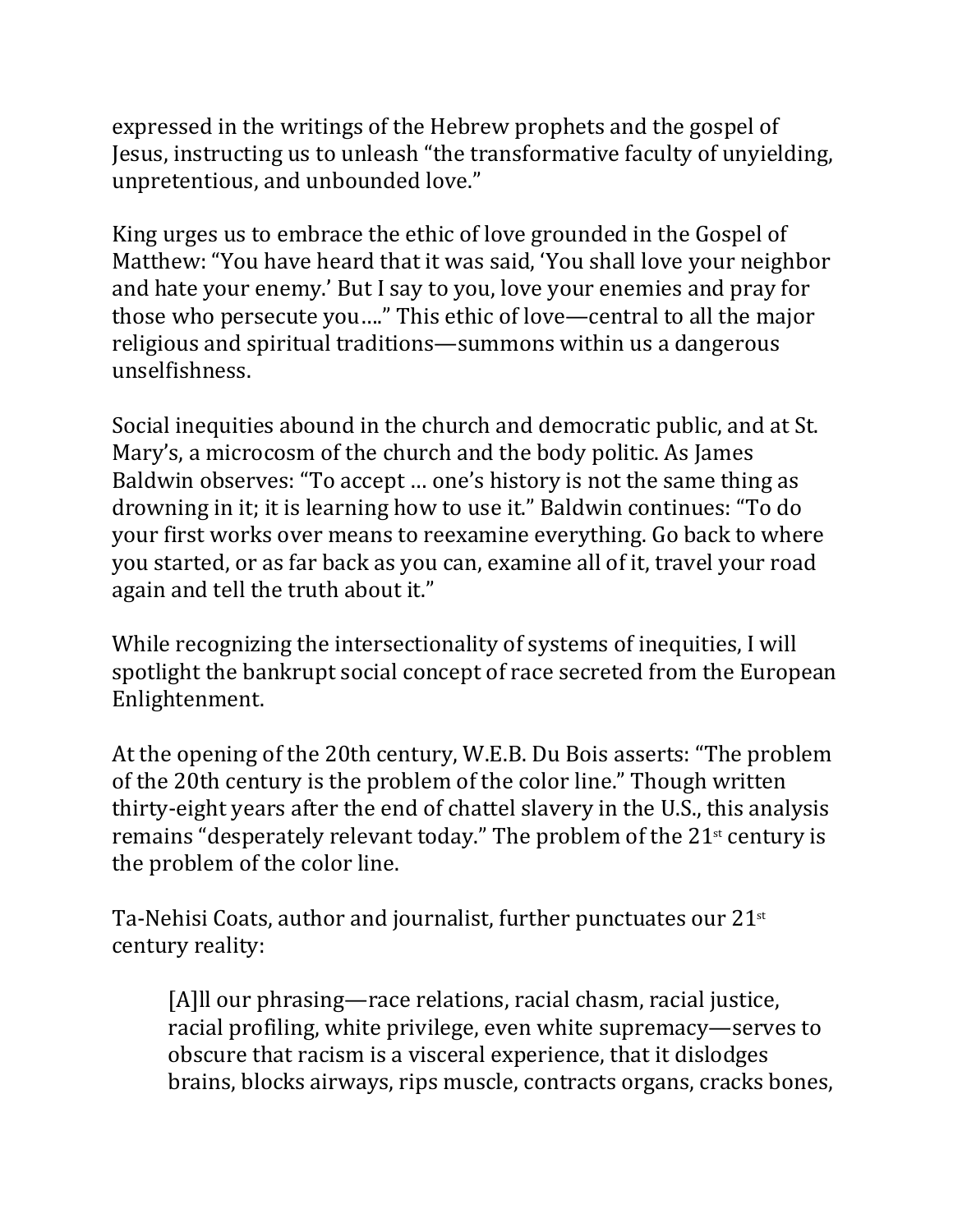breaks teeth…. You must always remember that the sociology, the history, the economics, the graphs, the charts, the regressions all land, with great violence, upon the body.

To tell the true truth, as Sister Thea Bowman would say, bodies, born of other bodies, matter. The struggle to create an anti-racist, more egalitarian democratic society impels us to grasp that your body matters.

Trauma therapist and author of *My Grandmother's Hands*, Resmaa Menakem, opens our eyes to a dimension of race often left unexamined.

"[W]e have ingested the idea that the white body is the supreme standard of humanity," he writes. "While we see anger and violence in the streets of our country, the real battlefield is inside [all of] our bodies [of every color]."

He continues: "If we are to survive as a country, it is inside our bodies where this conflict needs to be resolved"; that "the vital force [behind] white supremacy is in our nervous systems."

Menakem draws attention to the need for white bodies to deal with the uncomfortableness of confronting white body supremacy and begin somatically abolishing it.

At the same time, people of color must interrogate themselves. Menakem contends people of color "have ingested the idea that the white body is the supreme standard of humanity. [E]ven within our own cultures, across cultures, across communities of color, there is anti-blackness that's woven into things." In other words, white body supremacy induces people of color to damage people of color.

If we are to reckon with the pandemic of racism and anti-blackness, we cannot pretend we do not see color because, as Washington University's Kimberly Jade Norwood contends,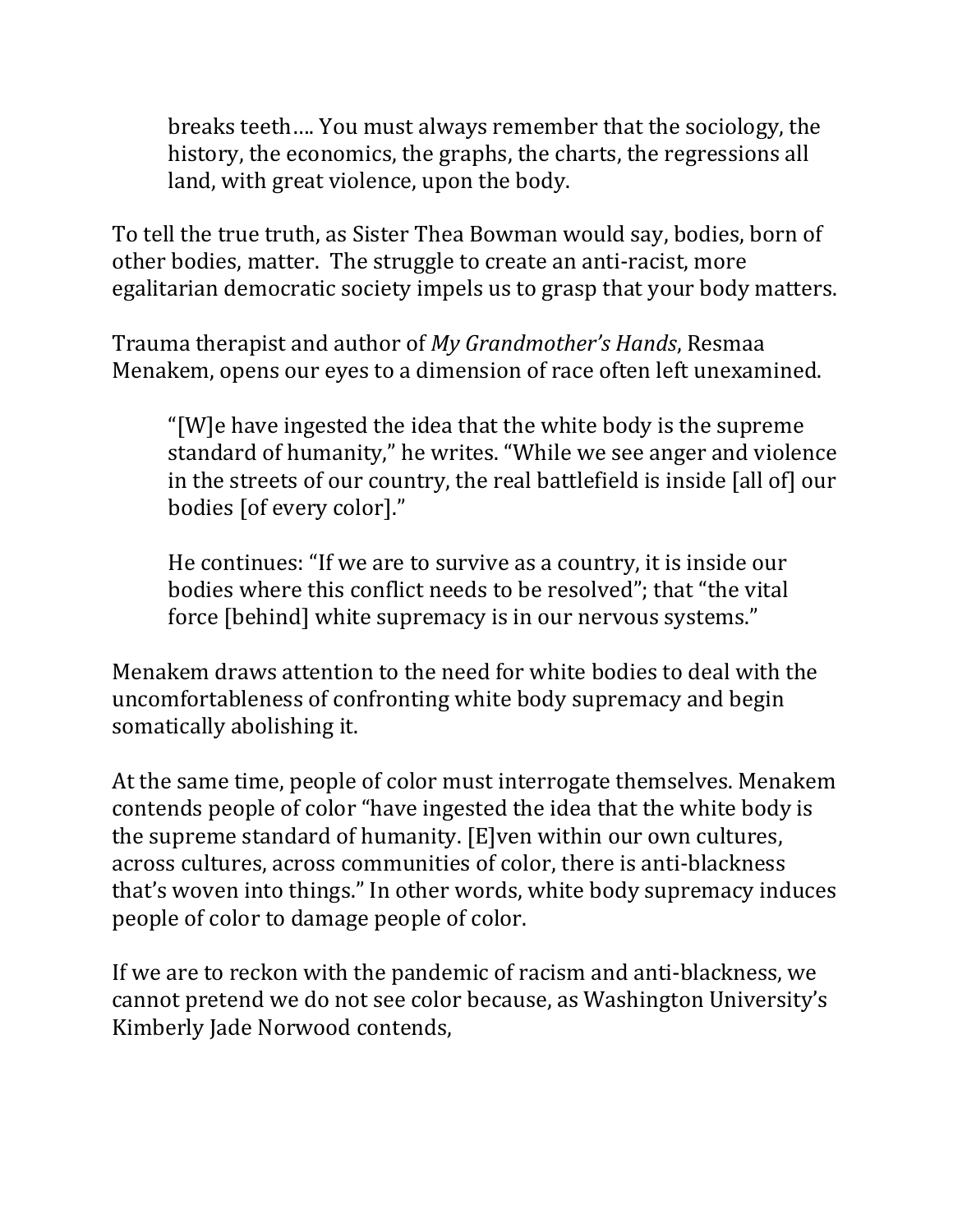[I]t results in a divisive society…. It [wreaks] havoc within families. It challenges friendships….it feeds stereotypes, tensions, bigotry, and hate. The purported blindness to color hurts; it harms; it kills. We cannot begin to detangle this problem if we won't recognize it.

Socrates says in line 38a of Plato's *Apology*, "the unexamined life is not worth living." Martyred Guatemalan bishop Juan Gerardi believes: "Unless we know the truth the wounds of the past will stay open and cannot be healed."

The St. Mary's curriculum and co-curriculum architecture must not constitute a "pleasant poetics of charity" but a "prophetic praxis of educated solidarity and social transformation" sedimented in what the ancient Greeks called paideia—the grammar of deep education, not mere schooling.

As Cornel West submits, education is not an abstraction. It is something to be enacted every day. Education is a formation to attention, attending to the things that matter not superficiality; it is a cultivation of self so that one knows who they are based on honesty, integrity, and decency; it is mustering the courage to witness love and hope.

More than 50 years ago, Charles Henry Buttimer, FSC, the first American Brother to serve as De La Salle's successor, offers this striking insight:

[Attacking injustice at its core] consists in educating our students in a sense of justice, in imbuing them with a thirst for justice, in forming their consciences to be sensitive to sins of injustice, in educating them to use the instruments that promote justice and cast out injustice, in educating them to take seriously their future civic, political responsibilities. This requires a carefully prepared curriculum…

with engagement across the whole institution.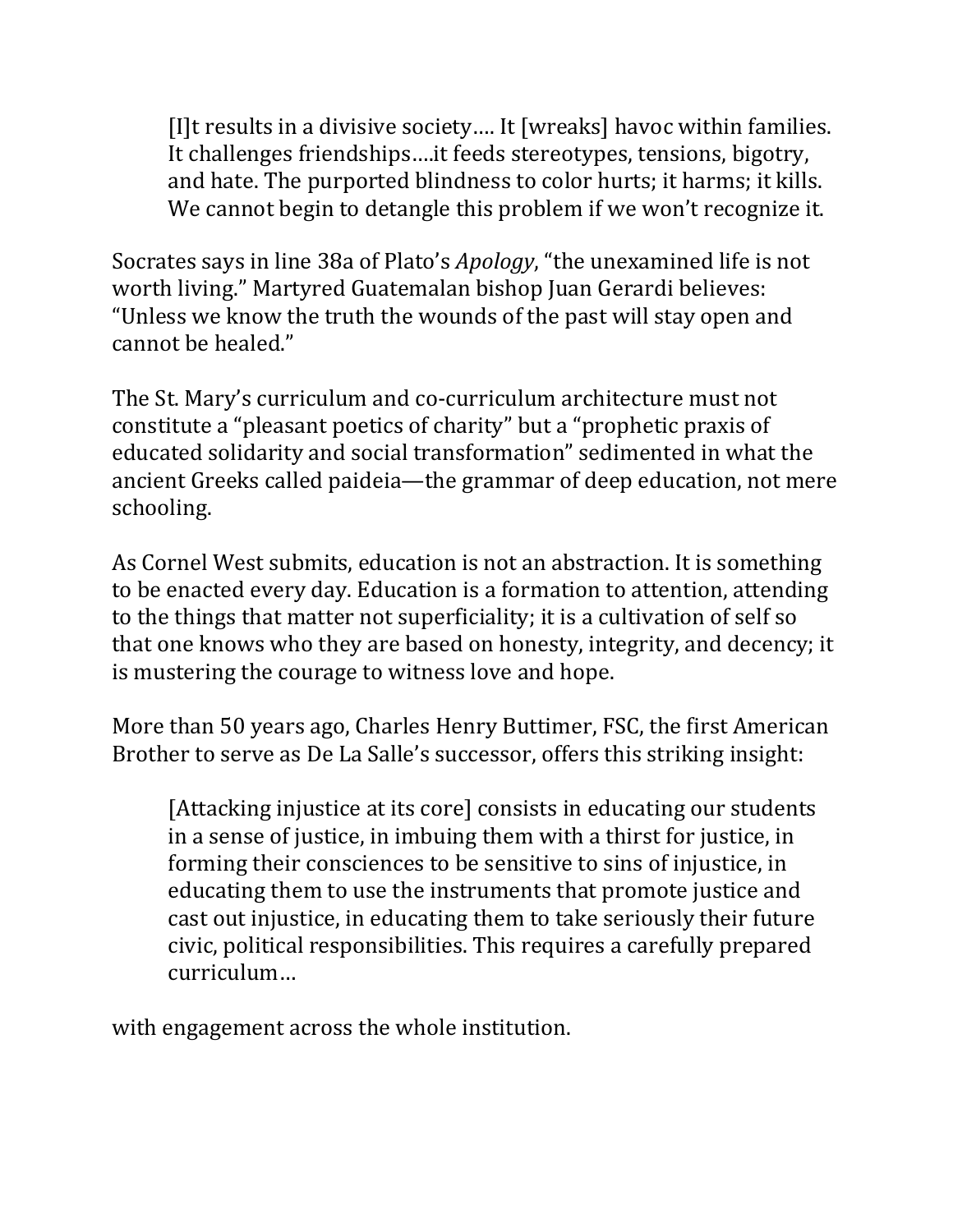The Catholic social tradition affirms not only the inviolable dignity of all people, but also emphasizes the responsibility to protect the human dignity of each person, especially those who society marginalizes, minoritizes, and disinherits. Likewise, the Catholic intellectual tradition promotes the development of an authentic community—a community comfortable with and capable of investigating, questioning, and celebrating differences. Catholic higher education, therefore, ought to help us see through other people's eyes, as theologian and educator Monica Hellwig states, "other people from other times in history, from other cultures and societies, and other types of experiences" (Monica K. Hellwig, "The Heart of Catholic Higher Education: The Liberal Arts", 87, 2000).

For St. Mary's and the whole Lasallian polity, we must continue to reexamine the fundamental values and commitments that shape our self-understanding, to see where we went wrong and

St. Mary's can commit to structural equity, diversity, and inclusion from the center of its character and identity—a distinctive charism, heritage, and educational mission. These are resources to answer why we take up this mission-driven imperative to make the College a better place to learn, work, live and play. Because of our Lasallian and Catholic character, it is possible to advance an anti-racist orientation, to support gender equity, to welcome and love LGBTQ+ persons, to create accessibility to the campus and classrooms for those who face both physical and mental disabilities, to fully embrace the religious pluralism among us. When we harness the power of faith and zeal, as did Saint La Salle, we can welcome all with sensitivity and compassion, in a spirit of association. To recreate ourselves—a different way of being in the world—considers each other's flourishing, bound together to achieve Ubuntu, the Southern African expression that means, "I am, because you are."

To conclude, it is strangely holy that this Convocation is sandwiched between De La Salle's death and birth. It's an occasion for us to reflect not only how our time is passing, but instead on how much time remains before us—whether short or long. What we do with that time makes all the difference.

My fellow Lasallians, we must remain committed to this work for the long haul. The struggle for justice and the struggle for peace is a long-distance run.